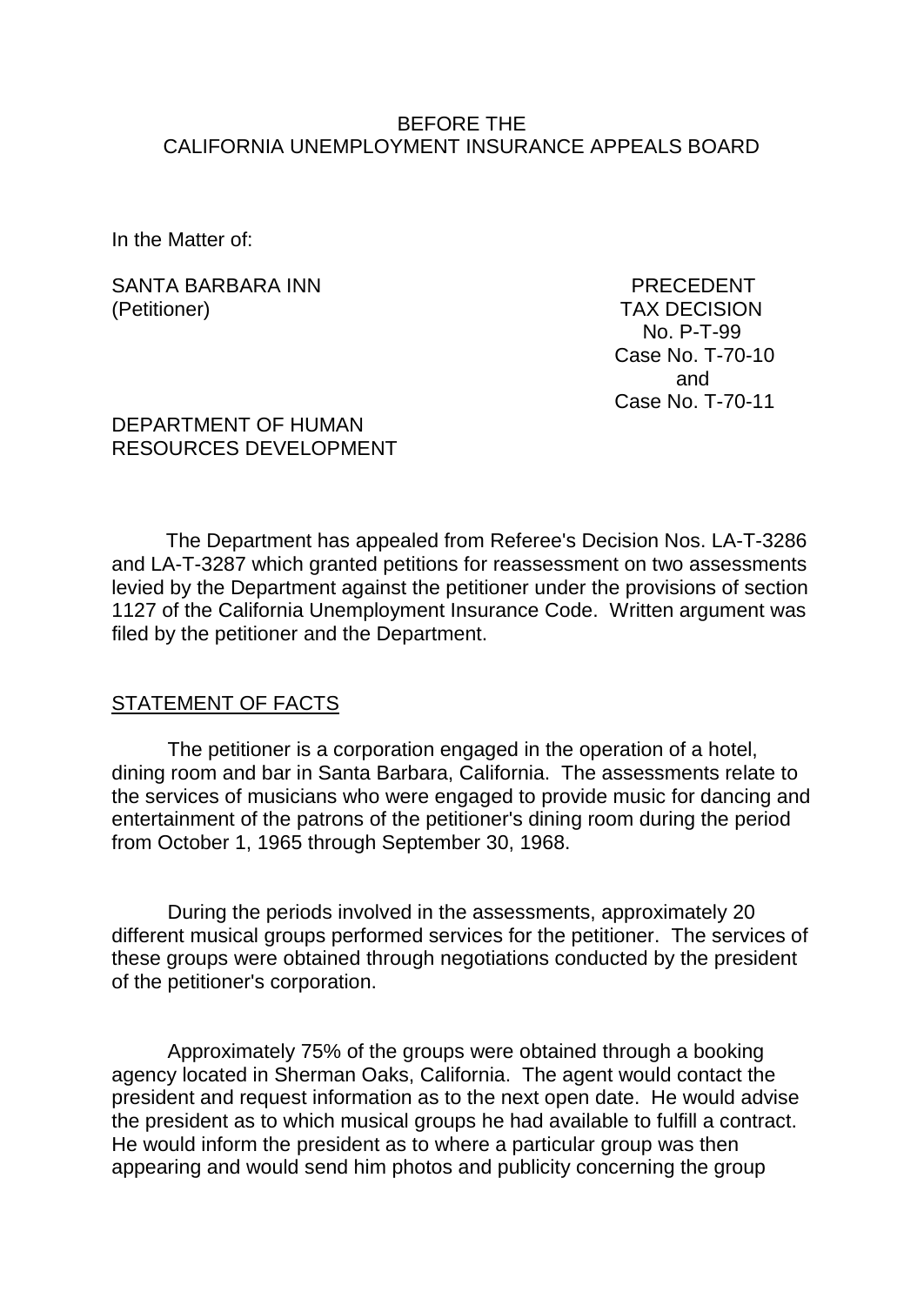P-T-99

which had been furnished to the agent by the leader of the group. He would recommend that the president call the location where the group was then currently appearing to obtain an opinion as to the acceptability of the group for his particular operation. On occasion the president would travel to the location in order to personally audition the group.

On other occasions the president would call the agent and request a particular group by name. If the group was not available, he would oftentimes rely upon the recommendation of the agent who was familiar with the petitioner's operations and was aware of the president's preferences as to the type of musical aggregation desired. The prime criterion was to provide danceable music to meet the varying tastes of the patrons and customers.

The agent was aware of the petitioner's budget for entertainment. If he had a group available which he rated as a "top group" he asked for the maximum price plus other fringe benefits such as rooms for the group and food and bar discounts. When the price was agreed upon, a standard form contract was executed. This contract was prescribed by the American Federation of Musicians and is commonly known as the "Form B" contract or a variation thereof. Every purchaser of music who wishes to engage the services of union musicians is required as a condition of hire to use this form contract or a variation thereof.

The contract is for the personal services of musicians and is between the purchaser of the music (called "employer") and a specified number of musicians including the leader. It specifies the location of the engagement, its duration and wage agreed upon. Paragraph 7 of the contract, Form B-2B, which was introduced into evidence, involving the services of a group known as "The Hamiltons" provides as follows:

"The Employer shall at all times have complete supervision, direction and control over the services of musicians on this engagement and expressly reserves the right to control the manner, means and details of the performance of services by the musicians including the leader as well as the ends to be accomplished. If any musicians have not been chosen upon the signing of this contract, the leader shall, as agent for the Employer and under his instructions, hire such persons and any replacements as are required."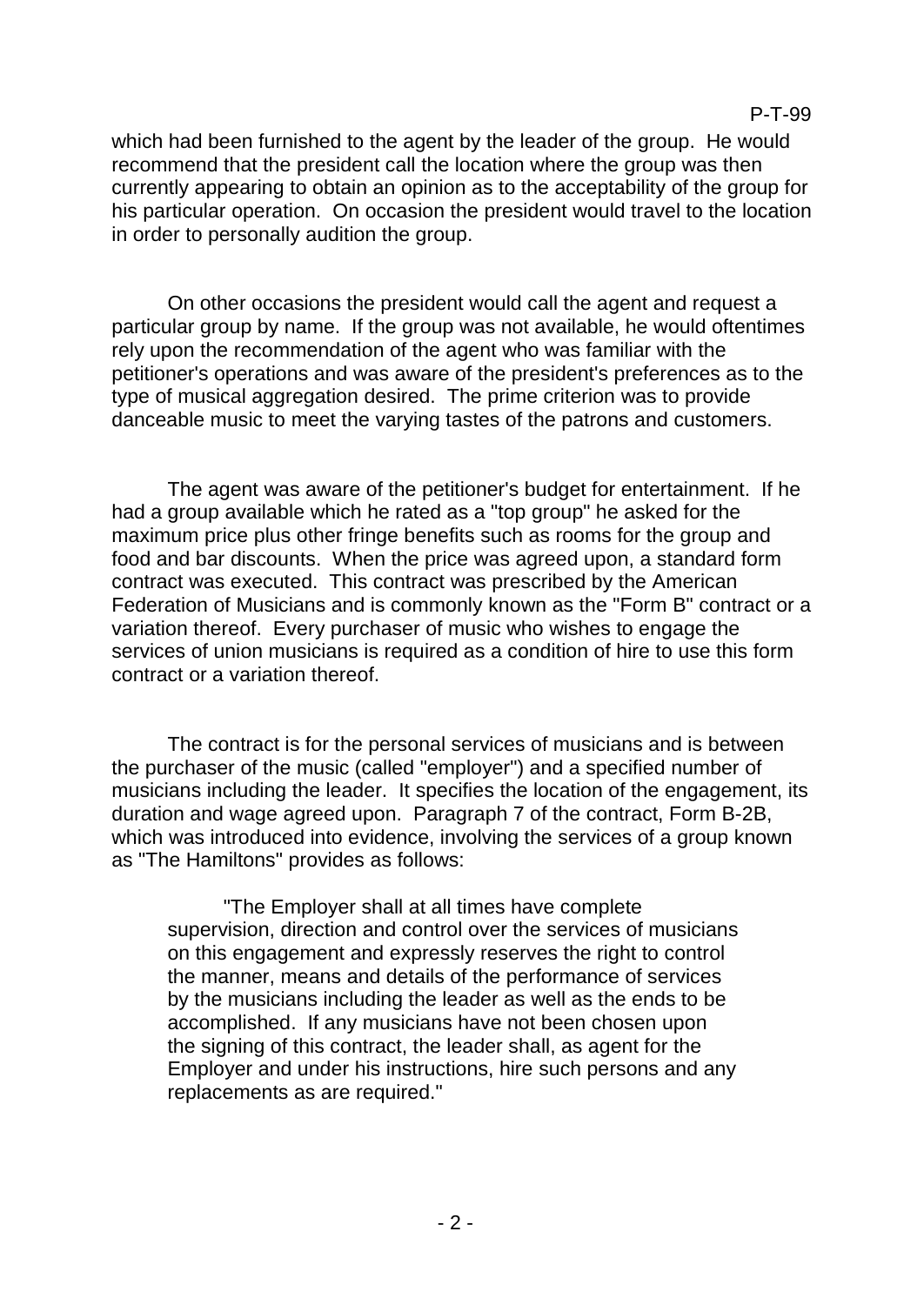Under additional terms and conditions of the contract it is provided:

"The leader shall, as agent of the Employer, enforce disciplinary measures for just cause, and carry out instructions as to selections and manner of performance. The agreement of the musicians to perform is subject to proven detention by sickness, accidents, riots, strikes, epidemics, acts of God, or any other legitimate conditions beyond their control. On behalf of the Employer the leader will distribute the amount received from the Employer to the musicians, including himself as indicated on the opposite side of this contract, or in place thereof on separate memorandum supplied to the Employer at or before the commencement of the employment hereunder and take and turn over to the Employer receipts therefor from each musician, including himself. The amount paid to the leader includes the cost of transportation, which will be reported by the leader to the Employer."

Space is provided on the contract for the signature of the employer, the leader of the group and for designation of the booking agent, if any. At the bottom of the contract there is a printed footnote which states:

"This contract does not conclusively determine the person liable to report and pay employment taxes and similar employer levies under rulings of the U. S. Internal Revenue Service and of some state agencies."

Most of the groups who were engaged by the petitioner consisted of three or four musicians including the leader. Some of the groups were identified by the name of the leader, while others were identified by such names as "Playmates" and "Variety Four." The groups obtained through the booking agency in Sherman Oaks were organized combos, the leaders and individual musicians relying upon their earnings as musicians for their livelihood. They worked as much as their agent was able to provide work for them and traveled extensively to obtain such work. Normally their engagements were of four to six weeks' duration at one location and for the most part they performed in establishments similar to that operated by the petitioner.

The leader of the group selected the individual musicians and determined the wage he would pay to each of them which was not always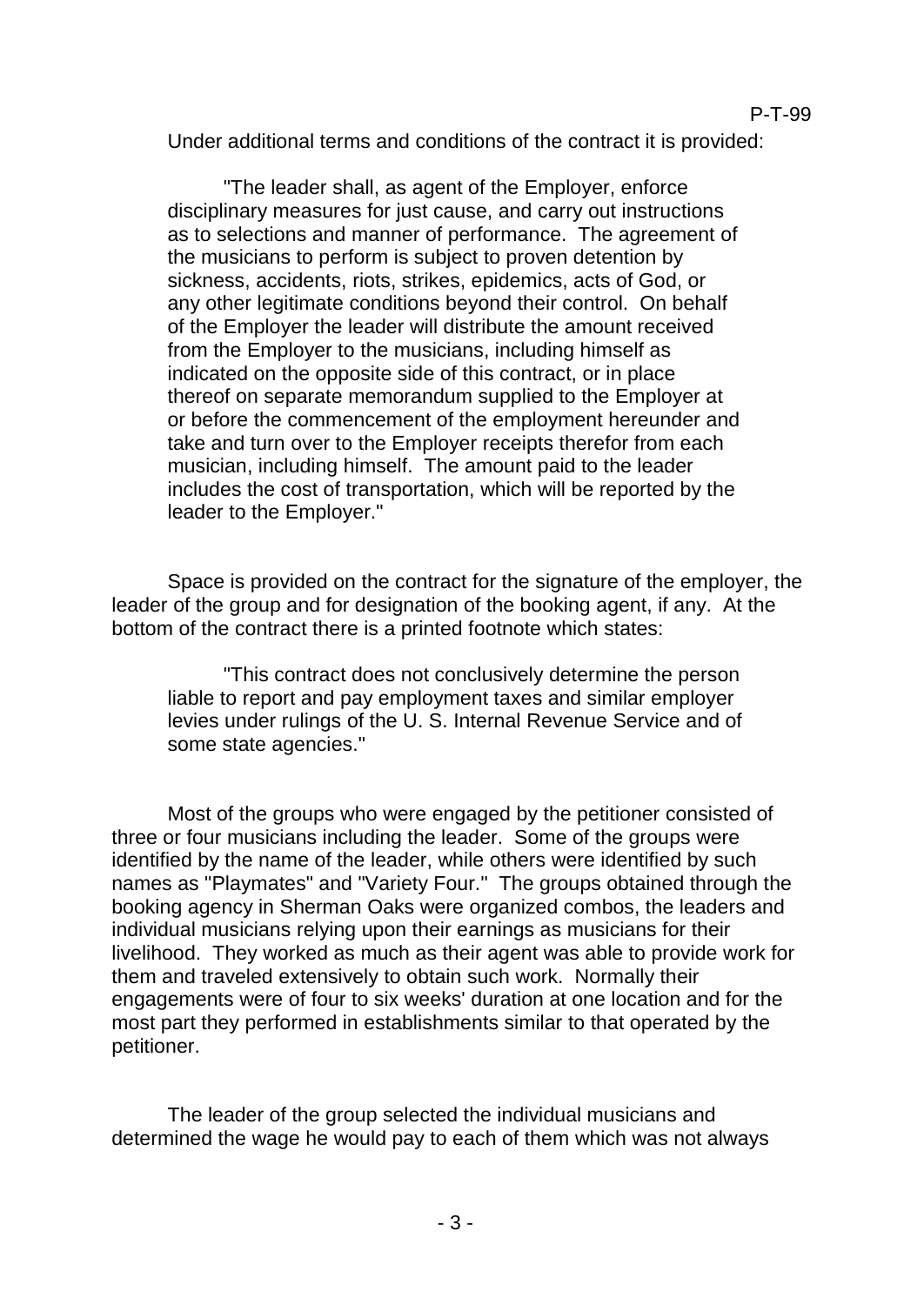uniform. The membership of the group was more or less permanent. The leader determined the style of music to be played and rehearsed the group. The musicians provided their own instruments and amplifying equipment. At the end of each week or other designated period, the leader was paid a lump sum by the purchaser of the music in accordance with the contract and from these proceeds he made payments to his individual musicians. The contract price was always above the minimum union scale for the locality in which they performed. The leader customarily paid for such expenses as photographs of the group and other material to publicize the group. He paid for telephone calls and other business expenses connected with the promotion of the group.

The petitioner's president testified with respect to the various groups which performed in the establishment during the assessment periods. He stated that he did not specify the kind of uniform they should wear; he did not provide them with any music or tell them the kind of music they should play; he did not fix the salary to be paid the individual musicians; he did not determine who should be hired or fired and believed he had no authority to do so; and he relied upon the leader to handle any disciplinary problems. The individual musicians were not carried on the petitioner's payroll. He paid the designated leader the contracted lump sum weekly. He did not require rehearsals and he did not set the break periods other than to mention that the leader should gear his time so as to be able to play the one-half hour live radio show which was broadcast nightly. Whenever a new group was starting an engagement, he generally sat down with the leader to discuss the operation of the dining room and perhaps indicate what other groups had done that seemed to meet with customer satisfaction. On many occasions the president was absent from the premises for substantial periods of time.

The petitioner provided only the bandstand and a piano. In some instances particular groups did not use the piano. Although the petitioner had installed a public address system, the president indicated most of the groups preferred to use their own sound systems. The president indicated that despite his dissatisfaction with the performance of some of the groups, he believed he would be in violation of the contract if he attempted to terminate their services prior to the specific contract ending date. If customers made complaints concerning the music, and if he considered the complaints of a serious nature, he would discuss it with the leader and suggest changes. Sometimes the leader would comply and sometimes he would not.

When the petitioner ran advertisements in the local newspaper, it was primarily to promote the dining room operation of the hotel and not to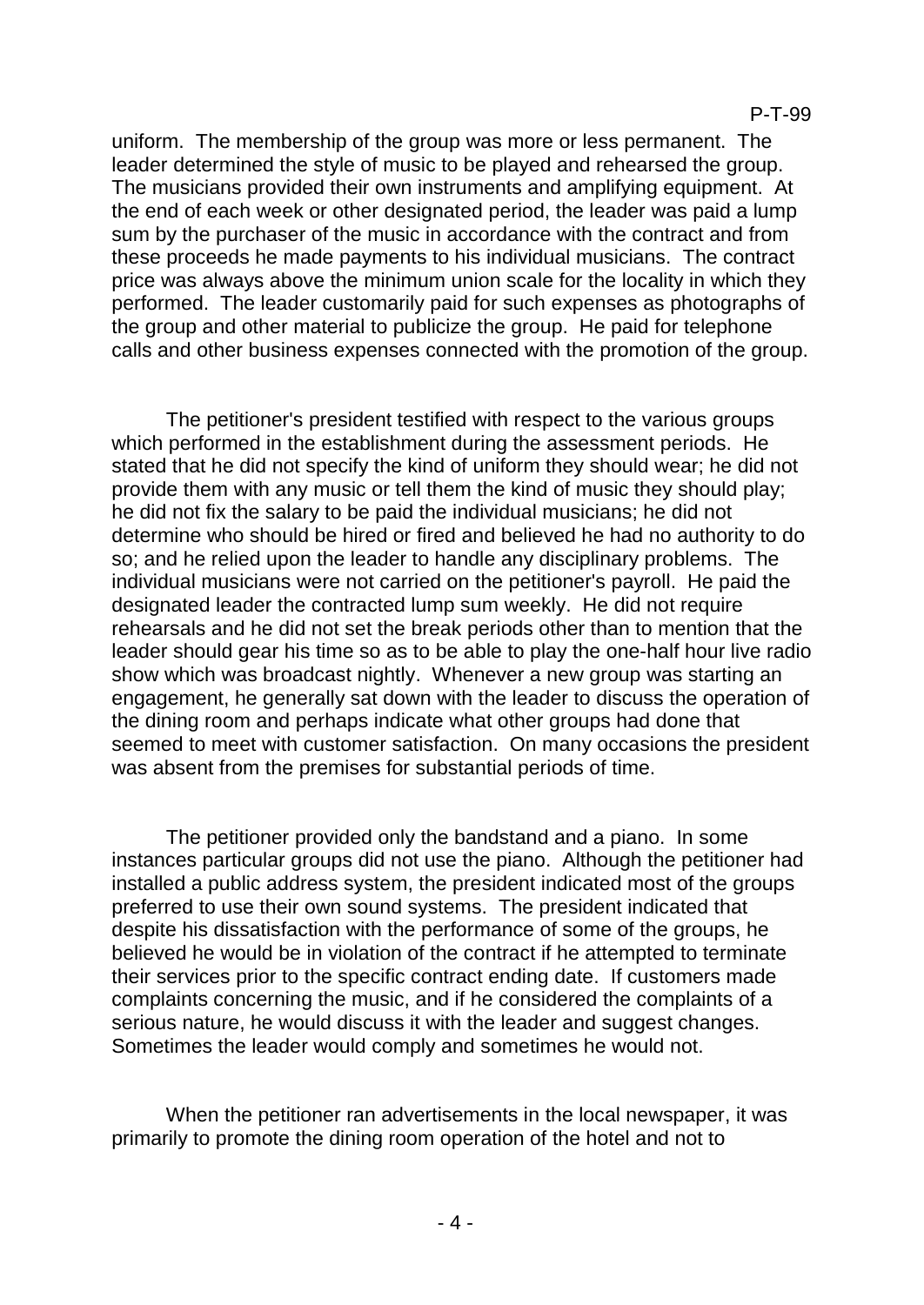advertise the group then currently appearing, although the name of the group was mentioned. Pictures of the group were shown in the lobby of the hotel and the leader or the group's name appeared on the marquee.

The aforementioned groups were engaged to perform services at the petitioner's establishment six nights per week. The petitioner also operated on Sundays and engaged the services of various groups to work as a "relief band." Some of these groups were locally established. In one instance the leader of a local group was otherwise employed full time as a college professor. He considered himself to be a musical contractor and in addition to his Sunday night engagements for the petitioner, he also booked the group on other local engagements. This group generally consisted of three players. He considered the group to be a partnership and testified that all of the members participated equally in determining the style of music to be played and the selection of numbers. The personnel of the group varied but all shared equally in the contract price for any engagement. Because union rules required that there be a leader on every job, he was designated as leader and checks for the engagements were made out in his name. Sometimes the group was identified by his name and on other occasions they used the name "Birdmen." When the individual designated as leader was unable to play, another individual was designated as leader. When the group played at the petitioner's establishment, they performed in substantially the same manner as the groups which performed during the week.

Two other local groups were mentioned during the course of the hearing. The petitioner testified that to his knowledge one of these groups regularly played other engagements in the area.

In addition to utilizing local groups on relief nights, the petitioner also engaged the services of other groups through various booking agencies in the Los Angeles area including the agency in Sherman Oaks. Their services were obtained in substantially the same manner as the groups which performed weekly. Their contract price was negotiated with the agent and the petitioner paid the leader of the group a lump sum who in turn paid the other musicians. These groups performed services in the same manner and under the same conditions as the weekly groups except that no broadcast was required. The evidence does not disclose whether these groups also played other engagements in the area from which they traveled, but there is an inference that they did for the president testified that he was able to obtain their services on Sundays only because employment was not available for them on Sundays in the Los Angeles area.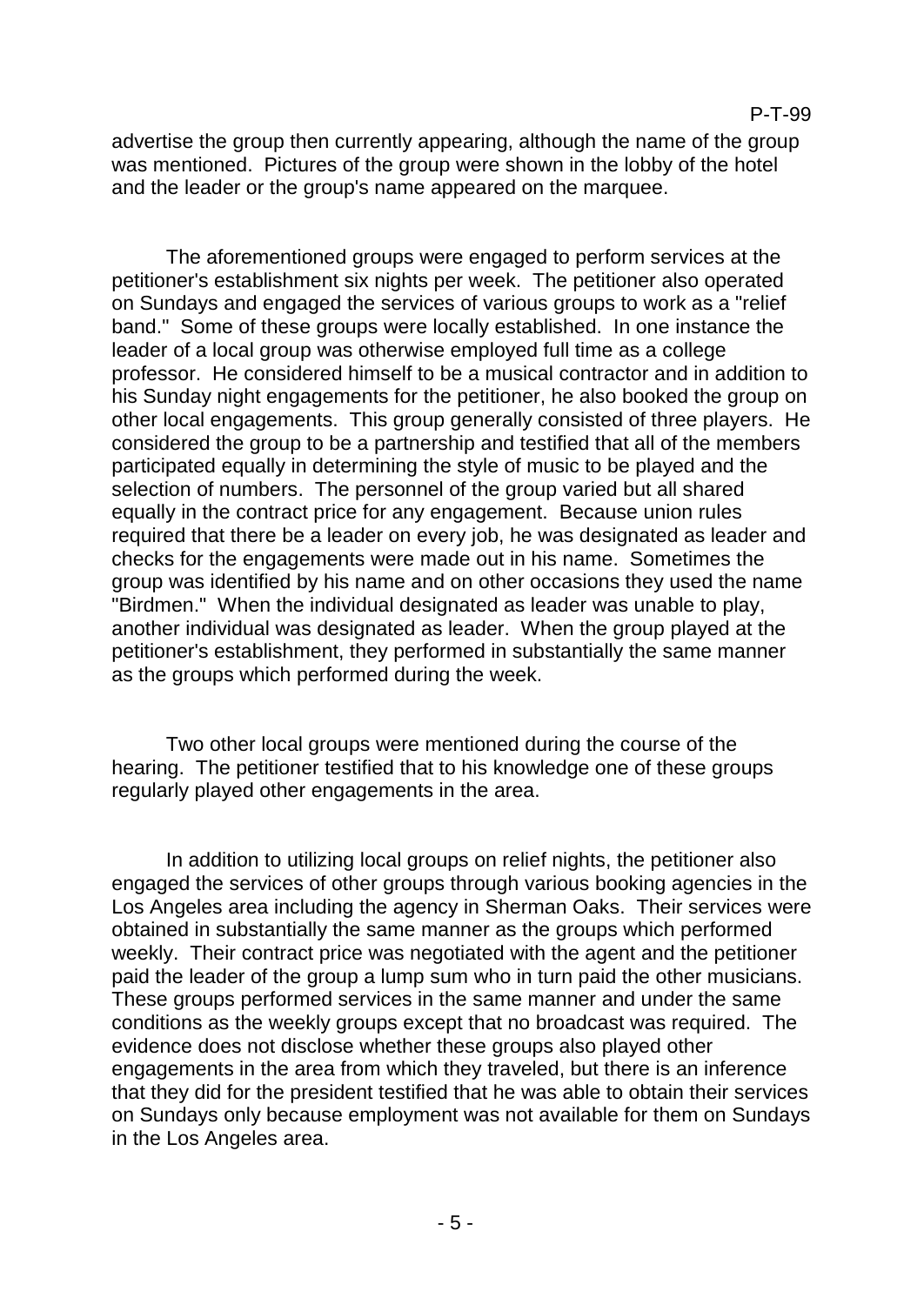As to the various leaders of the groups who testified in these matters, all of them indicated that they did not consider themselves as being employees of the petitioner. In some instances they testified they considered themselves to be independent contractors. The petitioner treated all of the groups as independent contractors and made no deductions from the contract price. None of the groups involved in these assessments were organized at request of the petitioner for the purposes of providing musical services for the petitioner.

# REASONS FOR DECISION

At issue in these matters is the question of whether the petitioner was the employer of the groups who provided music for dancing and for entertainment of patrons of the petitioner's dining room. The referee concluded that the petitioner did not have the right of direction and control over the various groups and that the leaders of the groups were independent contractors.

Section 601 of the California Unemployment Insurance Code provides as follows:

"'Employment,' means service, including service in interstate commerce, performed for wages or under any contract of hire, written or oral, express or implied."

The status of musicians under the Federal Insurance Contributions Act, the Federal Unemployment Tax Act, and the Internal Revenue Code, has been the subject matter of considerable litigation for a number of years. The same has been true with respect to various state jurisdictions under state unemployment tax laws. The problem has not been so much the question of whether the musicians were employees, but rather the identity of the employer.

Our research has disclosed a number of federal and state court decisions which hold that the purchaser of the music is the employer of the musicians, including the leader. (General Wayne Inn v. Rothensies (1942), 47 F. Supp. 391; Dyer v. California Employment Stabilization Commission (1945), Sacramento Superior Court No. 69129; Matter of Basin Street, Inc. v. Lubin (1959), 6 N.Y. 2d 276, 160 N.E. 2d 517) There are likewise a number of decisions which hold that the leader of the orchestra is the employer of the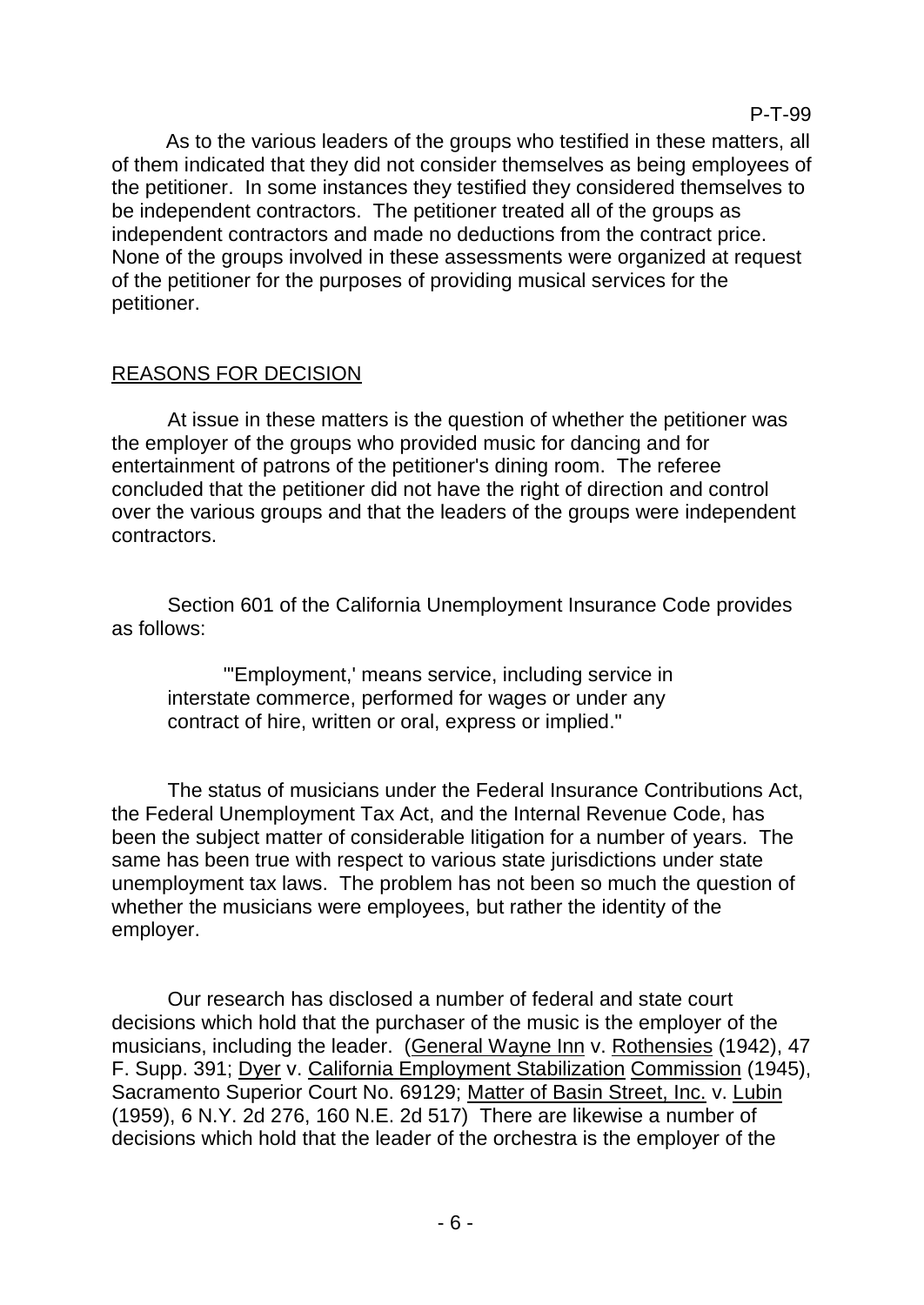P-T-99

musicians (Williams v. United States (1942), 126 F. 2d 129; People v. Grier (1942), 53 Cal. App. 2d Supp. 841; Cutler v. United States (1960), 180 F. Supp. 360) and that his relationship to the establishments where he and his orchestra performed was that of an independent contractor. (Bartels v. Birmingham (1947), 332 U.S. 126; Mark Hopkins Inc. v. California Employment Stabilization Commission et al. (1948), 86 Cal. App. 2d 15, 193 P. 2d 792)

To a certain extent the differing results in state courts have been dictated by provisions in the various state unemployment acts setting up specific tests for determining the existence of an employer-employee relationship. (Unemployment Compensation Commission v. Mathews (1941), 56 Wyo. 479, 111 P. 2d 111; Utah Hotel Co. v. Industrial Commission (1944), 107 Utah 24, 154 P. 2d 467; Graystone Ballroom Inc. v. Baggott (1947), 319 Mich. 87, 29 N.W. 2d 256) The history of federal jurisprudence in the field of social legislation indicates a pattern of controversy over the meaning of the term "employ" and its derivatives.

With respect to the National Labor Relations Act, the United States Supreme Court said in National Labor Board Relations v. Hearst Publications (1944), 332 U.S. 111 at page 126, 88 L. Ed. 1170 at page 1182, 64 S. Ct. 851 at page 856:

"The mischief at which the Act is aimed and the remedies it offers are not confined exclusively to 'employees' within the traditional legal distinctions separating them from 'independent contractors.' "

This same viewpoint was later expressed by the United States Supreme Court with respect to the Social Security Act in United States v. Silk (1947), 331 U.S. 704 at page 713, 91 L. Ed. 1757 at page 1768, 67 Sup. Ct. 1463 at page 1468; and in Bartels v. Birmingham (1947), 332 U.S. 126 at page 130, 91 L. Ed. 1947 at page 1953, 67 S. Ct. 1547 at pages 1549 and 1550, 172 A. L. R. 317 at page 322. In the latter case, the court said:

"Obviously control is characteristically associated with the employer-employee relationship but in the application of social legislation employees are those who as a matter of economic reality are dependent upon the business to which they render service. In Silk, we pointed out that permanency of the relation, the skill required, the investment in the facilities for work and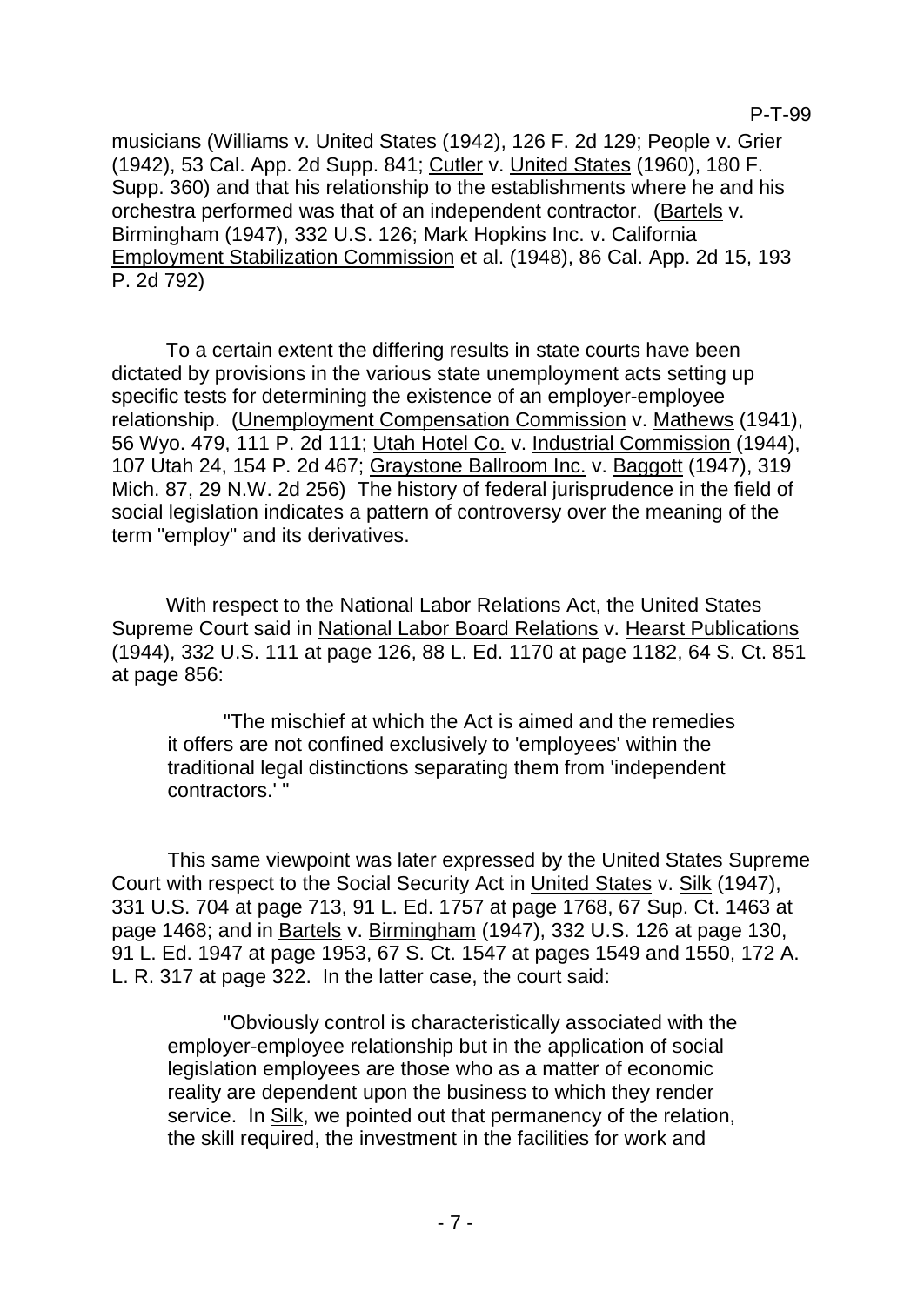opportunities for profit or loss from the activities were also factors that should enter into judicial determination as to the coverage of the Social Security Act. It is the total situation that controls."

Primarily upon the basis of these United States Supreme Court decisions, the Commissioner of Internal Revenue in 1947 proposed new regulations defining the employer-employee relationship for social security taxation purposes as not being restricted to the common law relation of "master and servant." (12 Fed. Reg. 7966 (1947)) This aspect of these proposed regulations aroused a storm of Congressional protest which culminated in 1948 in the passage (over a presidential veto) of what has become known as the Status Quo Resolution. (P.L. 642, 80th Congress, 2d session) It provided that the term "employee" in the social security laws should not include "any individual who, under the usual common-law rules applicable in determining the employer-employee relationship, has the status of an independent contractor." (underscoring added)

Subsequent federal jurisprudence is the story of a struggle (not yet resolved) to define what Congress meant by the underscored phrase. (United States v. Webb (1970), 90 Sup. Ct. 850) Experience has demonstrated that the common law is, itself, a source of more than one set of rules for determining when an employer-employee relationship exists. Much depends upon the situation in which the problem arises.

The problems that have been and are being experienced in the interpretation of federal social legislation are interesting to us primarily because we have not experienced them in this state since 1946. In Empire Star Mines Company. Ltd. v. California Employment Commission (1946), 28 Cal. 2d 33 at page 43, 168 P. 2d 686 at page 692, and in a number of subsequent cases, our Supreme and Appellate courts have made it clear that we are to follow a particularly defined common-law standard of status determination. For unemployment insurance tax purposes, the distinction between an employee and an independent contractor must be made in accordance with the standard set forth in the Restatement of the Law of Agency, section 220(2). (Tieberg v. Unemployment Insurance Appeals Board (1970), 8 Cal. 3rd \_\_\_, 471 P. 2d 975)

In Tieberg v. Unemployment Insurance Appeals Board, supra, involving the status of individuals who were employed to write television stories and plays, the California Supreme Court stated: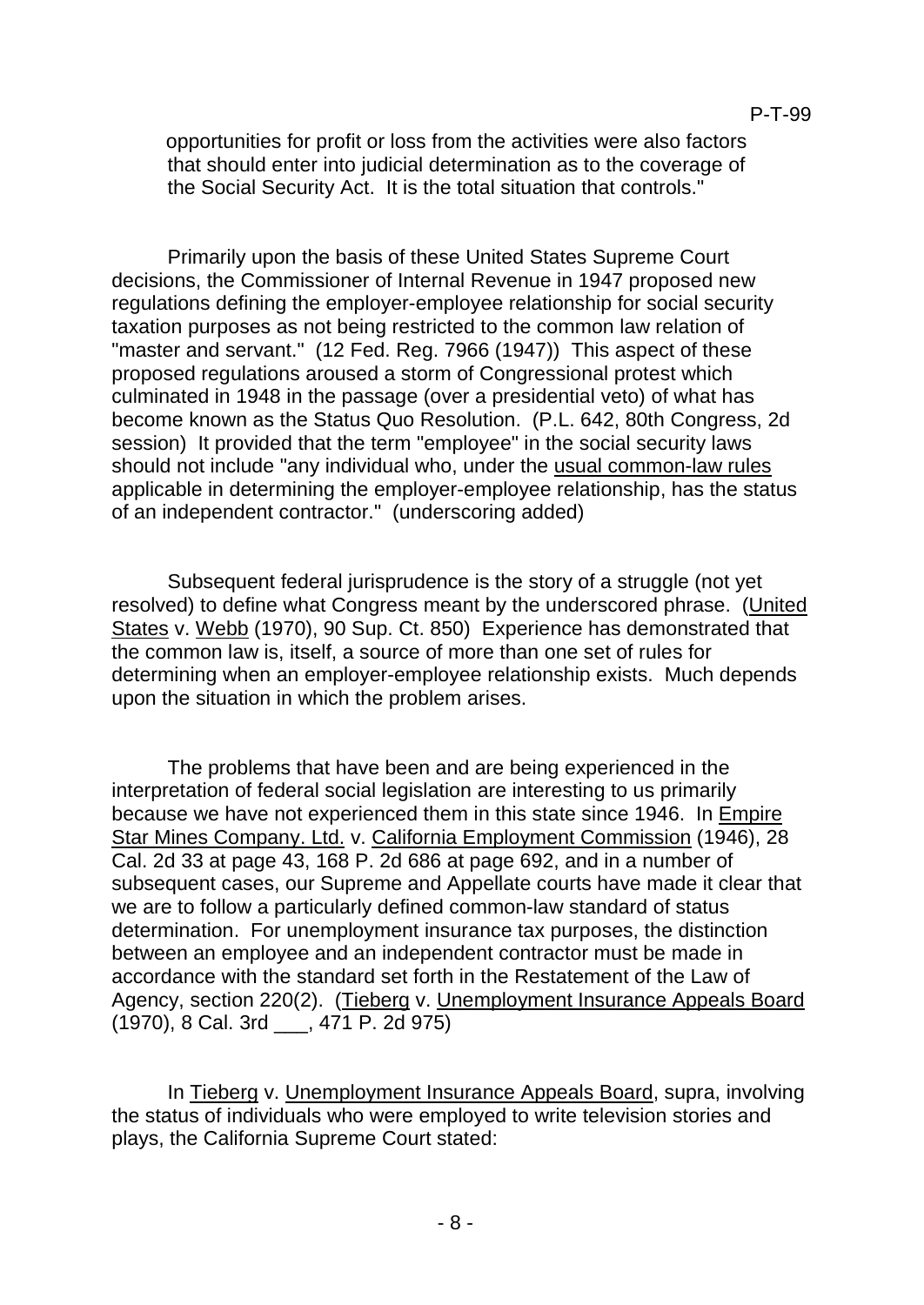"We first examine the trial court's conclusion that the sole factor relevant to a determination of the writers' status was whether Lassie had the right to control the details of their work under the agreements and whether this right was exercised. In Empire Star Mines this court, holding that a mining company was not an employer within the meaning of the Unemployment Insurance Act, said, 'In determining whether one who performs services for another is an employee or an independent contractor, the most important factor is the right to control the manner and means of accomplishing the result desired. If the employer has the authority to exercise complete control, whether or not that right is exercised with respect to all details, an employer-employee relationship exists. Strong evidence in support of an employment relationship is the right to discharge at will, without cause. (Citations.) Other factors to be taken into consideration are (a) whether or not the one performing services is engaged in a distinct occupation or business; (b) the kind of occupation, with reference to whether, in the locality, the work is usually done under the direction of the principal or by a specialist without supervision; (c) the skill required in the particular occupation; (d) whether the principal or the workman supplies the instrumentalities, tools, and the place of work for the person doing the work; (e) the length of time for which the services are to be performed; (f) the method of payment, whether by the time or by the job; (g) whether or not the work is a part of the regular business of the principal; and (h) whether or not the parties believe they are creating the relationship of employer-employee. (Rest., Agency, § 220; Cal. Ann., § 220.)'

"A number of cases subsequent to Empire Star Mines also applied the multifactor test adopted therein. (See, e.g., Isenberg v. California Emp. Stab. Com., supra, 30 Cal. 2d 34, 38-41; Tomlin v. California Emp. Com. (1947) 30 Cal. 2d 118, 122-123; Twentieth etc. Lites v. Cal. Dept. Emp. (1946) 28 Cal. 2d 56, 60- 61; California Emp. Stab. Com. v. Morris (1946) 28 Cal. 2d 812, 819-820.) These factors are set forth in the Restatement of Agency, section 220, which has been revised since the above decisions to include two additional elements, i.e., the extent of control, and whether the principal is or is not in business.

"The right to control the means by which the work is accomplished is clearly the most significant test of the employment relationship and the other matters enumerated constitute merely 'secondary elements.' (See Isenberg v.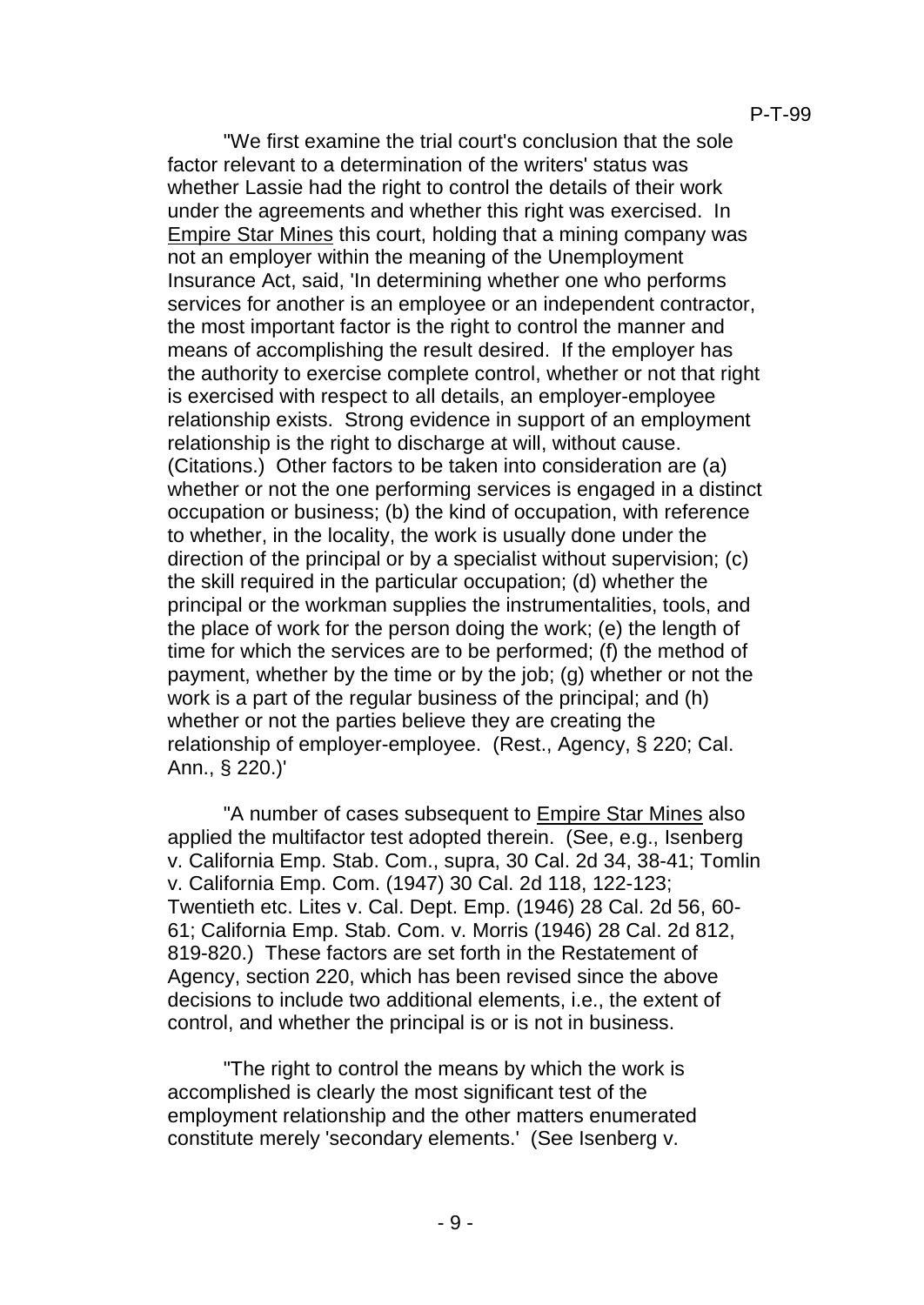California Emp. Stab. Com., supra, 30 Cal. 2d 34, 39.). These cases are in accord with federal decisions which, for the purpose of determining liability for federal unemployment insurance taxes, hold that the right to control and direct the individual who performs services as to the details and means by which the result is accomplished is the most important consideration but not the only element in determining whether an employment relationship has been created."

We turn now to some of the court decisions relating directly to the status of musicians.

In Bartels v. Birmingham (1947), 332 U.S. 126, the United States Supreme Court considered the status of dance bands hired by the petitioners (operators of public dance halls) to play for limited engagements at their establishments. The collective bargaining agreements recited that the ballroom operators were the employers of musicians in a band and that the "employer shall at all times have complete control of the services which the employee will render." The evidence showed however that the bandleader exercised complete control over the musicians. The court held the fact that the contract gave the operators the right to control the musicians was not conclusive, and that the bandleaders, rather than the ballroom operators, were in fact the employers of the musicians.

This holding was followed in Mark Hopkins Inc. v. California Employment Stabilization Commission et al. (1948), 86 Cal. App. 2d 15.

In Tieberg v. Unemployment Insurance Appeals Board, supra, the California Supreme Court stated, "We recognize that the terminology used in an agreement is not conclusive, however, even in the absence of fraud or mistake." In a footnote following mention of the Mark Hopkins case, the court stated:

"Amicus Curiae who have filed a brief on behalf of the director attempt to distinguish the Mark Hopkins case upon the ground that the case did not turn upon whether the musicians were employees or not but upon who was liable for the taxes 'the true employer.' While this may be true, that decision, as well as Bartels, nevertheless stands for the proposition that the mere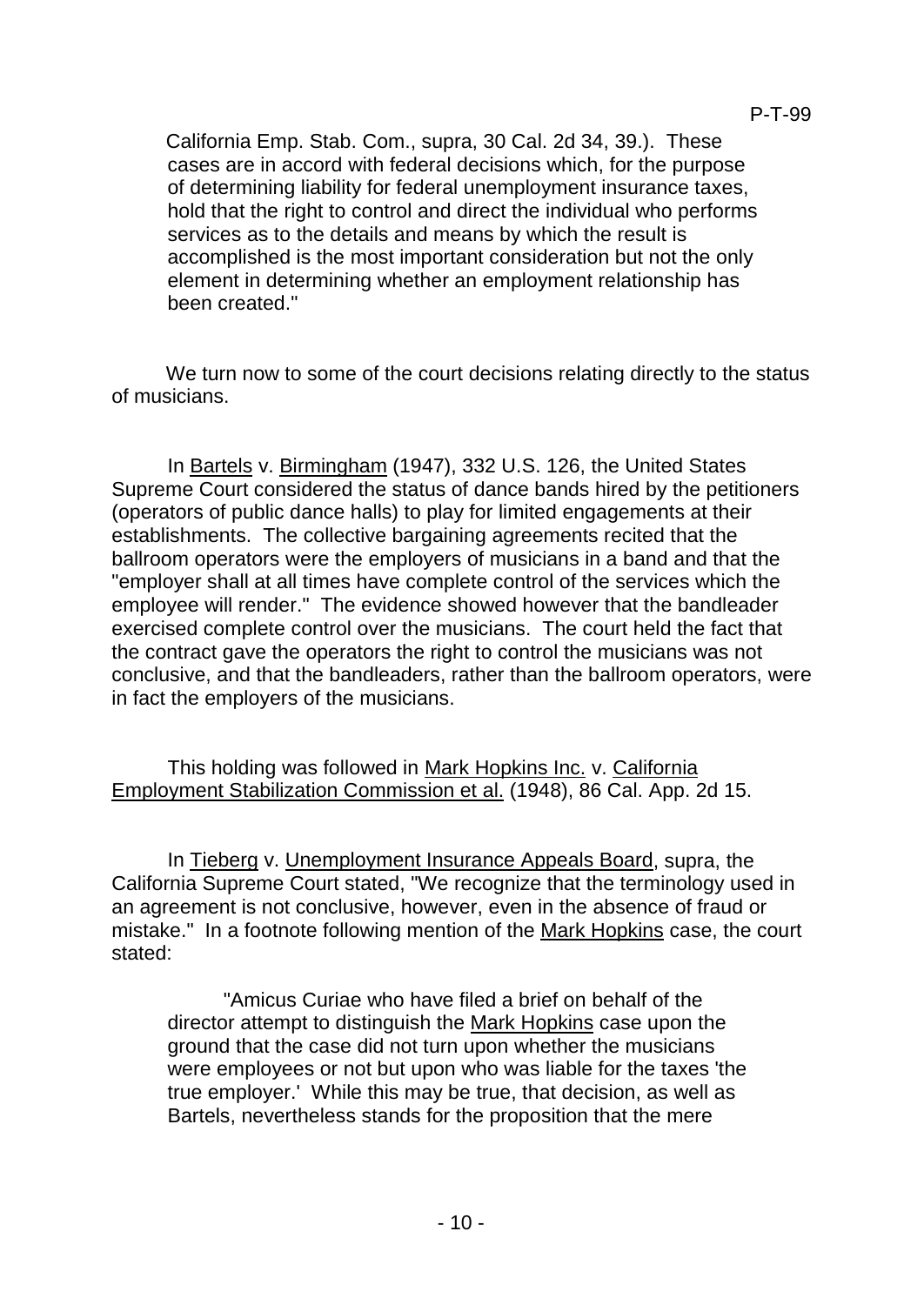recitation in a collective bargaining agreement that a person has the right to control the services rendered by another is not conclusive."

It is reasonable to conclude from the foregoing that where there is an agreement between the purported employer and employee setting forth the details of their relationship, such agreement is a significant factor, but not conclusive, in determining status for unemployment tax purposes. If the actual working conditions do not support the contractual expressions in regard to the relationship, we are permitted to make findings contrary to those expressed in the contract. The weight to be given such contractual expressions is considerably lessened where, as here, the form union contract must be signed if the services are to be rendered at all.

In Bartels v. Birmingham, supra, the United States Supreme Court referred to the musical groups involved as "name bands." During the 1930's and early 1940's certain dance bands or orchestras achieved great popularity with the youth of that day. Such names as Guy Lombardo, Tommy and Jimmy Dorsey, Benny Goodman, Duke Ellington, Count Basie and Glenn Miller became practically household words. These bands generally consisted of from 12 to 16 sidemen and were headed by a leader who had achieved a certain amount of fame, either as an instrumentalist or vocalist. Because of his own unique style of playing or singing, he developed, through musical arrangements, a distinctive band style which was easily recognizable by the listening public. Radio and recordings were the mediums which gave impetus to this particular phenomenon. Gradually, featured sidemen became as well known as the leaders and were considered an integral part of the band, helping to create and sustain the style by which the band was identified. These sidemen frequently left the band of which they were members to organize their own bands and become "name bands." An outstanding example of this situation would be the Benny Goodman orchestra which featured such sidemen as Harry James, Ziggy Elman, Gene Krupa, Teddie Wilson and Lionel Hampton, all of whom later established bands of their own. (The Great Bands by John S. Wilson record reviewer for the New York Times and High Fidelity Magazine - published by Reader's Digest Association, Inc.; Great Dance Bands by Leo Walker (1964), published by Howell-North Books, Berkeley, California)

These so-called "name bands" generally obtained their engagements through a booking agency. The contract for engagements was for a fixed fee although it was not unusual for such contracts to include a percentage of the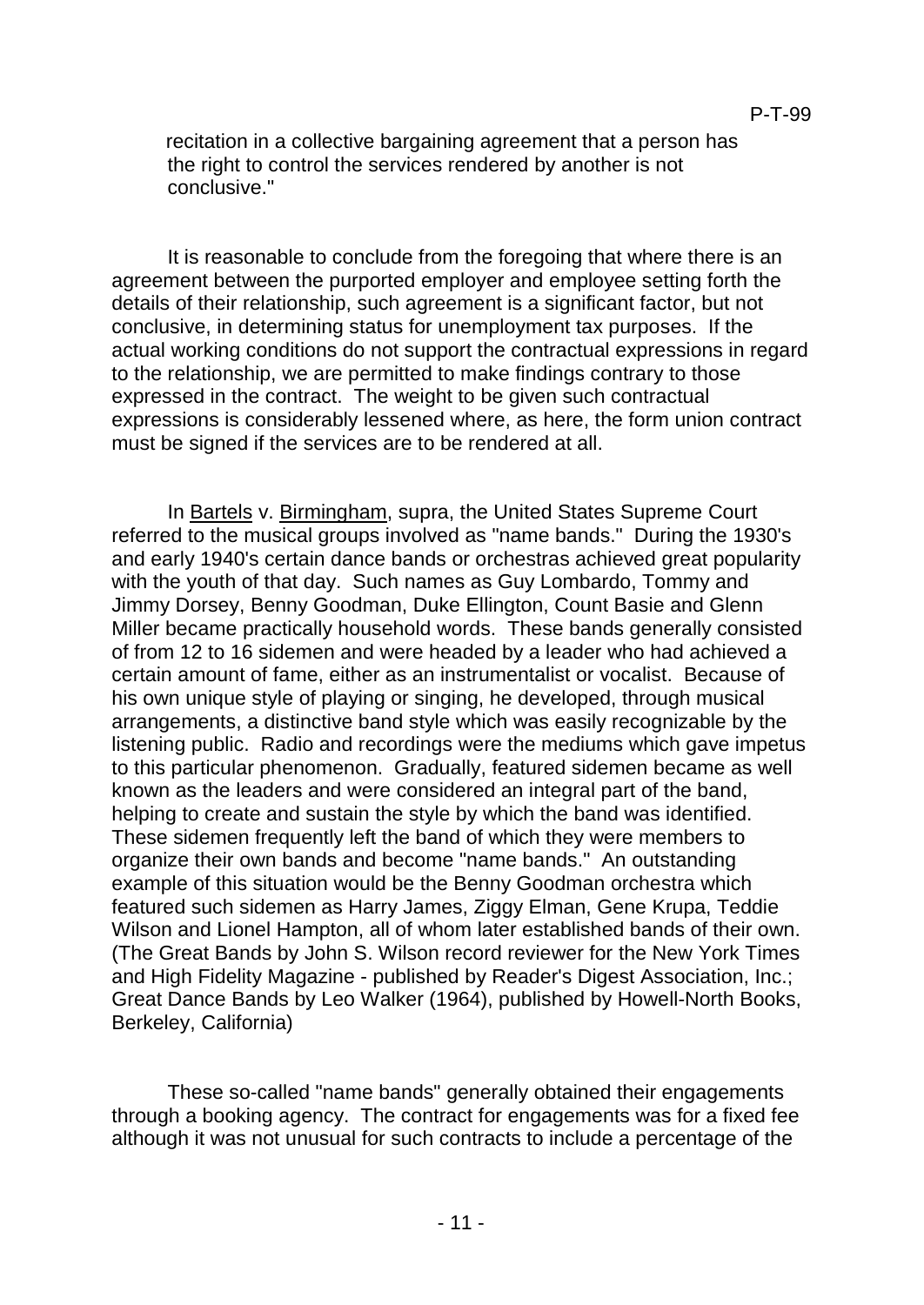P-T-99

gross receipts to the leader above a certain figure. The leader hired and fired the sidemen and contracted with them individually as to salary they would be paid. The leader exercised control over the details of the operation of the band. (Nebraska Nat. Hotel Co. v. O'Malley (1945) 63 F. Supp. 26) He was truly the employer of the members of his band for federal employment tax purposes and most state courts so held prior to and subsequent to the Bartels decision. However as to bands with local rather than national reputation, the courts were more inclined to find that the purchaser of the music was the employer of the leader and the sidemen, especially where the personnel of the band tended to vary from engagement to engagement.

There also developed a line of court and administrative decisions in which the band or orchestra was designated as a "house band." In this type of situation the band was engaged by the purchaser of the music on a more or less regular basis. The duration of such engagements was often for extended periods and apparently the courts were influenced somewhat by that fact in concluding that the purchaser of the music was the employer. In some instances the band was an organized group headed by a leader who regularly contracted for the services of his group. In other instances the purchaser of the music would hire an individual musician and instruct him to obtain a specified number of musicians and specific instrumentation. The purchaser determined the amount he would pay to each musician and designated the leader. He also reserved the right to change personnel and instrumentation. The courts usually concluded that under these facts the purchaser of the music was the employer. (Federal Internal Revenue Ruling 68-107, I.R. Bulletin 1968 - 9, 18, 2/26/68)

We are not impressed with the approach taken in some of these court decisions which seem to resolve the issue on the basis of labels such as "name band" and "house band." This approach accords greater weight to form rather than substance. (Powell, et al. v. California Department of Employment (1965), 63 Cal. 2d 103, 45 Cal. Reptr. 136, 403 P. 2d 392) As previously stated, we are obligated to follow a particularly defined commonlaw standard of status determination. For unemployment insurance tax purposes the distinction between an employee and an independent contractor must be made in accordance with the standards set forth in the Restatement of the Law of Agency, section 220(2). The right to control the means by which the work is accomplished is clearly the most significant test of the employment relationship and the other matters enumerated constitute merely "secondary elements." (Tieberg v. Unemployment Insurance Appeals Board)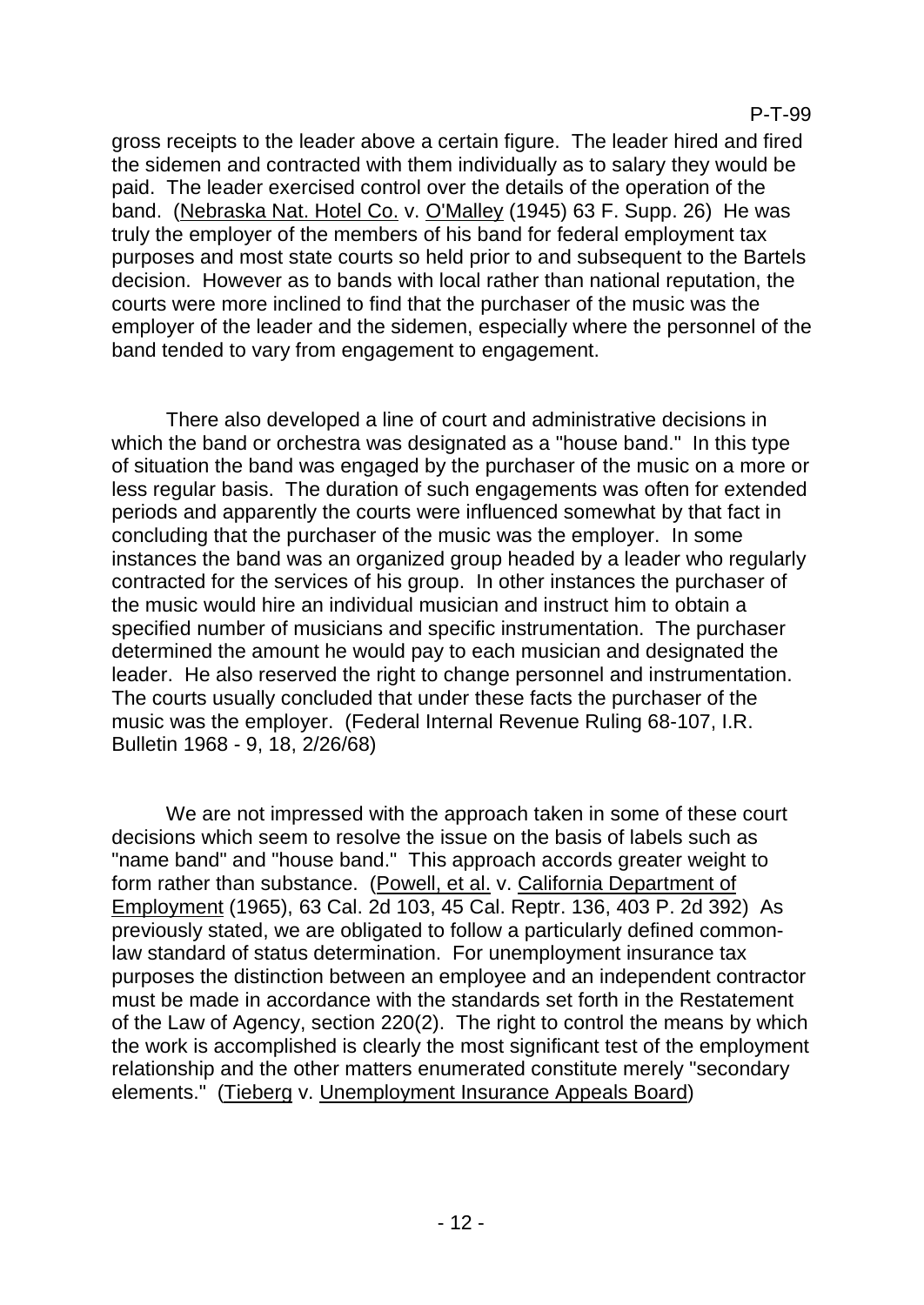While there are today but a few surviving "name bands" of the 30's and 40's, the factors which caused the courts to conclude that the leader of these bands was the employer of the sidemen are of significance today because we still have musical groups organized on somewhat the same basis.

The musical groups of today are much smaller in size, but through the mediums of television and recordings they have achieved national and international reputations. The recently disbanded "Beatles," "Dave Clark Five" and the "Rolling Stones" are examples of groups who have achieved such reputations. (Rock From the Beginning by Nik Cohn, 1969, Stein and Day, Publishers, New York; The Story of Rock by Carl Belz, 1969, Oxford University Press, New York) While these groups have fewer personnel, they have substantial investments in electronic equipment which produces sound equal to or exceeding in volume the earlier larger bands. In some instances, today's groups operate on a "cooperative basis" and file returns as a "partnership" within the meaning of section 7701(a)(2) of the Internal Revenue Code. (Federal Internal Revenue Ruling 68-107, I.R. Bulletin 1968-9, 18, 2/26/68) All individuals have a voice in the membership thereof, the engagements to be accepted, and all matters pertaining to the operation of the group. The profits and losses, if any, are shared equally. In other instances there is a leader who is instrumental in organizing the group, selecting the musicians and determining their salaries, negotiating engagements, and who determines the style of music and the selections to be played.

We now turn our attention to the matters before us on appeal. We first consider the groups obtained through the booking agency in Sherman Oaks and who performed services for the petitioner six nights per week.

The evidence discloses that these groups were permanent organizations regularly engaged in providing music for dancing and entertainment in establishments throughout the country similar to that of the petitioner. The booking agency had contracted with the leaders of the groups to obtain work for them for a percentage of the contract price. The booking agency negotiated the contracts with the petitioner on behalf of the leaders. The leaders had organized the groups initially and hired musicians whose particular skills they believed to be best fitted for the style of music they desired to present. They contracted individually with the musicians as to the salary they would receive and paid the musicians individually from the lump sum contract price received from the petitioner.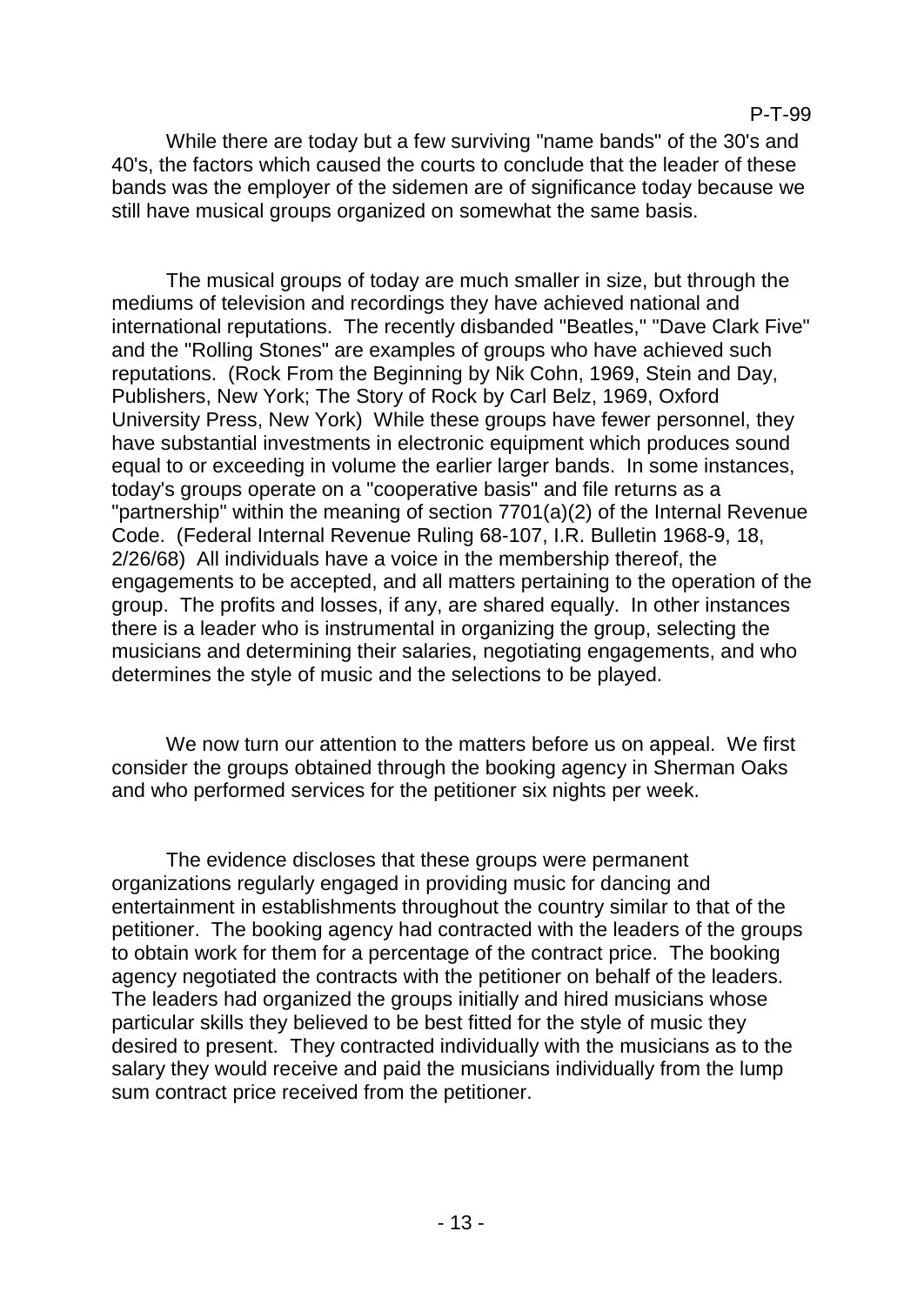The leaders provided such musical arrangements as were required and determined the style of music to be played. They supervised the deportment of the musicians and determined the kind of uniform to be worn. They had sole authority to discharge. They bore the burden of expenses incurred in publicizing the groups and bore the risks and opportunities of profit or loss depending upon the negotiated contract price for the engagement. The groups provided their own equipment which could represent a substantial investment considering the customary use of highly sophisticated amplifying systems.

The petitioner provided only a piano which was not always used and the place to play. The petitioner did not in any way attempt to interfere in the performance of the groups and only made suggestions for change when he considered customer complaints to be of a substantial nature. The leaders did not always comply with these suggestions. In this regard there are, of course, situations in which a purchaser of music may more actively participate in the conduct of the musicians. For example, in People v. Grier ((1942), 53 A.C.A. 1051, 128 Pac. 2d 207), the court stated:

"The 'things done' by the establishments, as set forth in the stipulation, were those which appear reasonable from the nature of their business, and were directed toward the 'results' to be accomplished rather than the 'means' used therefor. (Western Indemnity Co. v. Pillsbury, supra.) The 'results' for the most part were the entertainment and satisfaction of the public, the orchestra being one of the attractions. For this purpose the establishments designated the place of performance, gave directions covering what they expected, prescribed the route to be followed in going to and from the orchestra stand, gave orders re the conduct of members during rest period, required the orchestra to coordinate and conform to the convenience of the rest of the activities carried on by the establishments, required home town music to be played and at certain tempo, and required the wearing of particular uniforms. Such 'rights' did not in themselves create the relationship of master and servant. (See cases cited below.)

"On the other hand the employment contract was for a fixed term with no right of discharge of either the appellant or the members of his orchestra. (Winther v. Industrial Accident Comm., supra; In re Earle, May, 1941) 27 N.Y.S. (2) 310.) The compensation to appellant was a fixed sum for the engagement with no attempt to interfere with appellant's right to hire and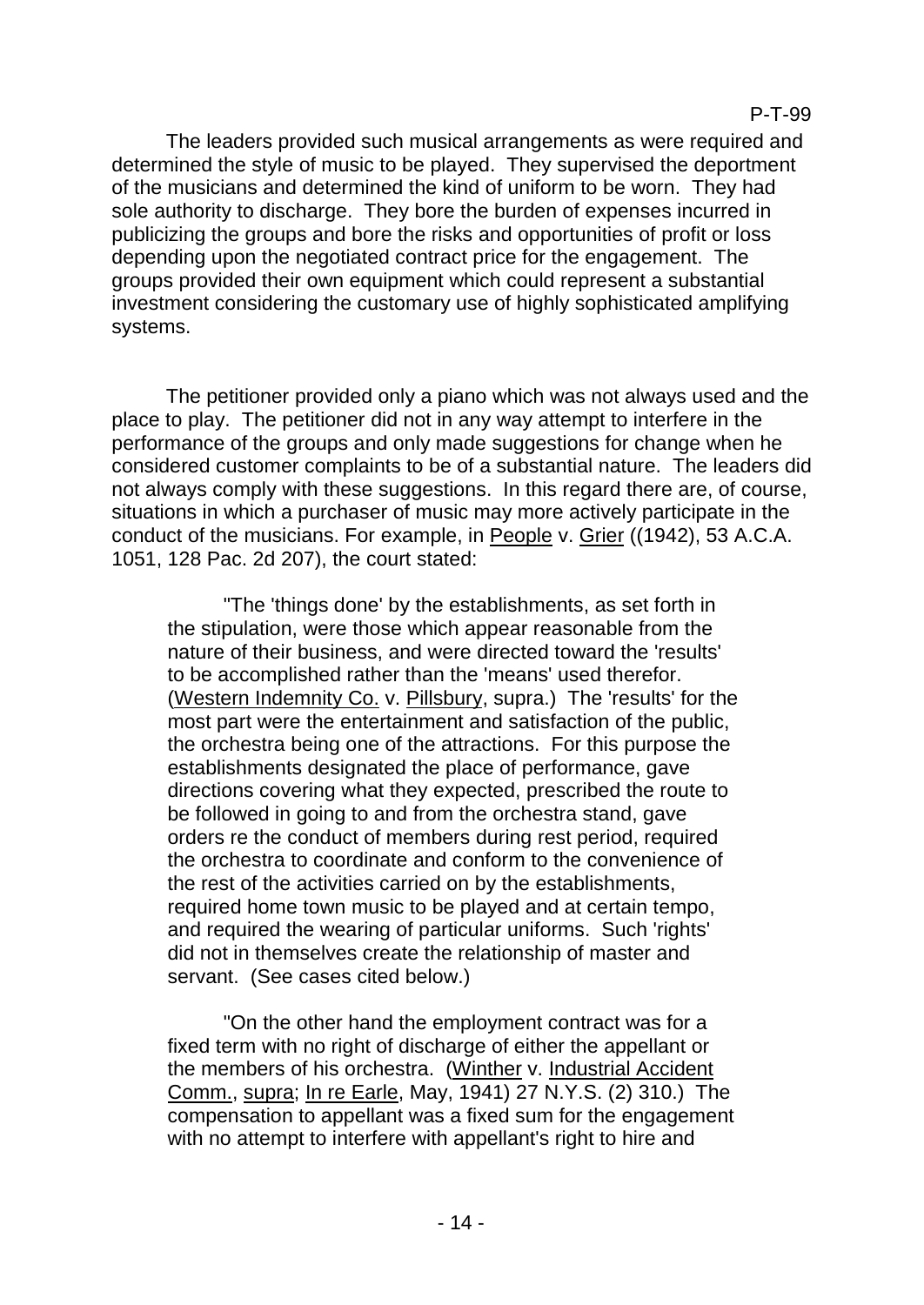discharge his orchestra's members and to pay them such wages and at such times as he desired. Also the manner in which the musical selections were to be arranged and presented was entirely under appellant's control. It thus appears that while the establishments exercised a certain measure of control for a definite purpose, they did not have 'authoritative' or 'complete control.' (Western Indemnity Co. v. Pillsbury, supra; Bohanon, as Admx. v. McClatchy Co., supra.) The reservation of powers was necessary to enable the establishments 'to coordinate the entire performance' and 'the requirement to abide by reasonable rules and regulations,' in view of their business, would naturally be imposed upon independent contractor and employees alike. (Brosius v. Orpheum Theater Co., Ltd., supra.) See also In re Radio City Corp. (Nov.,1941) 31 N.Y.S. (2) 284."

We are impressed by the court's assessment of the weight to be given to the various factors involved. The court conceded the establishments exercised a certain measure of control but recognized that these were controls which would naturally be imposed upon independent contractors and employees alike. Similarly, in the instant cases, any reservation of powers by the petitioner was to enable petitioner to coordinate the entire performance. The contracts between the parties, which purport to give the petitioner complete control over the services of the musicians, are not conclusive and are entitled to but little weight where, as here, the actual working conditions do not support the contractual expressions. We conclude that the petitioner was not the employer of the groups or leaders of the groups whose services were obtained through the booking agency in Sherman Oaks and who performed for the petitioner on a six nights per week basis.

Next we consider the status of the out of town groups who were engaged solely for Sunday night relief work. For the most part the services of these groups were obtained through agents. Except for the radio broadcasts, they performed their services in essentially the same manner and under the same conditions as the weekly groups. We have inferred that these groups played engagements elsewhere for the petitioner was able to obtain their services only because Sunday employment was not available for them in the Los Angeles area. It is clear that none of these groups was organized at the request of the petitioner. We can find no reasonable ground for distinction between these groups and the groups which performed during the week. The petitioner did not have a right of control over the leaders or musicians.